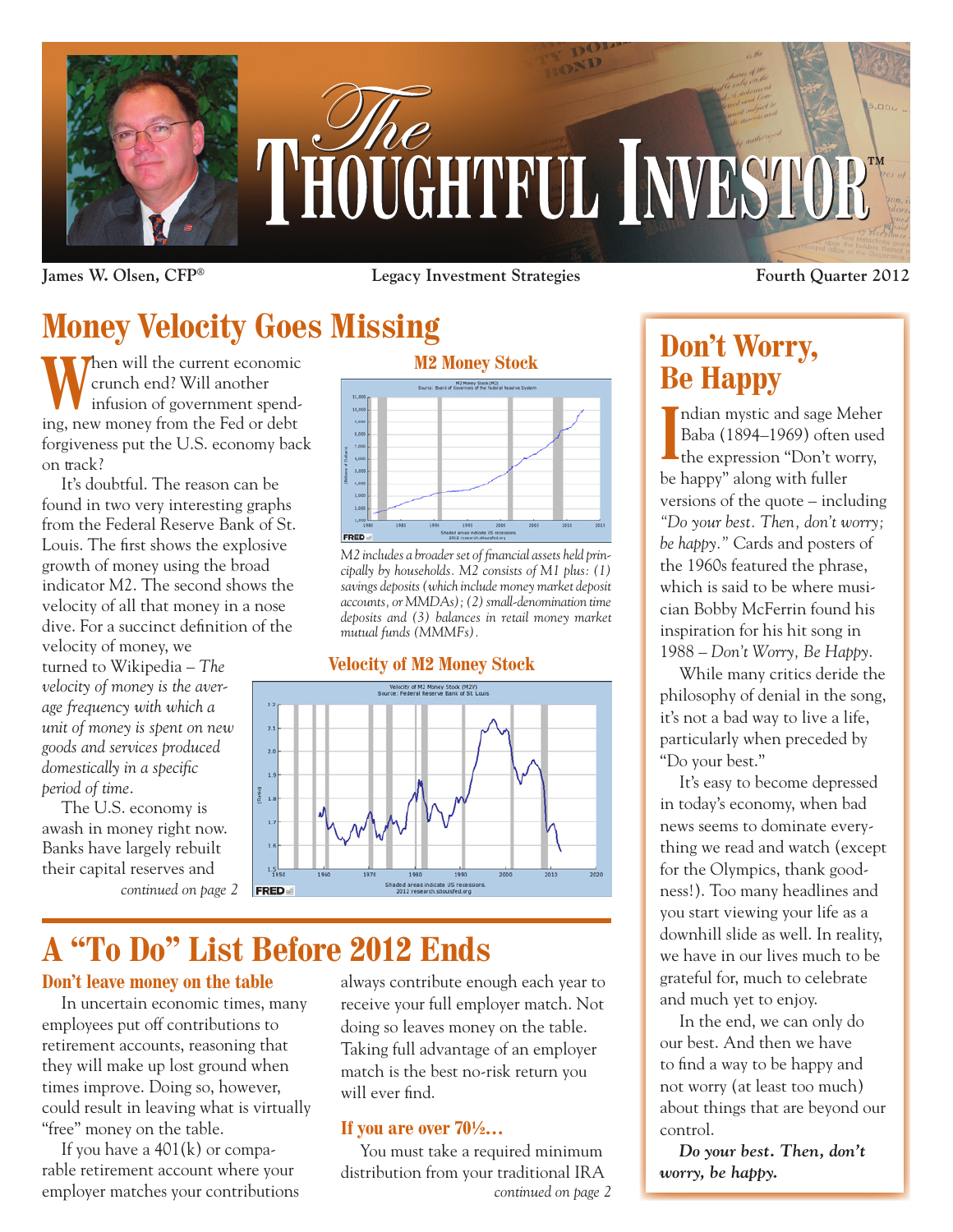### **Money Velocity Goes Missing** *— continued from page 1*

businesses are holding record amounts of cash. Total U.S. money market mutual fund assets topped \$2.555 trillion in July 2012 according to the Investment Company Institute.

Consumers have reduced debt levels. In the U.S., household debt has now fallen to 84% of GDP from a peak of 98%. Nonfinancial corporate debt has fallen to 77% from a peak of 83%. Financial sector debt has plunged from 123% of GDP to 89%1 . While many experts believe debt needs to fall further to reach a sustainable level, private balance sheets are looking much better.

The federal government has poured money into the financial system through government borrowing (public debt has risen to 89% from 56% of GDP) and Federal Reserve purchases of long-term debt from banks and government lenders. If money does indeed make the world go around, the economy should be humming. But it isn't.

The reason why shows up very clearly when you look at the velocity of money.

Why has velocity fallen so dramatically? The typical rationale is that banks are refusing to lend the infusion of capital they have received since the first TARP funds. But the banks claim they would gladly make loans if qualified borrowers would just apply. Retail merchants would gladly sell, if buyers would just buy. What seems to be missing is confidence…confidence that spending money today makes sense in terms of what's coming down the road. And that is where we see our clients struggling. For consumers the question really is "Can I afford to spend this money or am I going to need it for essential expenses next year or the year after?"

What will it take to restore consumer confidence? Steady improvement over

time of economic indicators, employment data and personal income. There are no quick fixes.

There are opportunities, however. Active management will rarely outperform the market indices in bull markets, when investments are riding the tide up. It is in difficult markets, markets where paying attention to what areas of the economy are seeing growth and which are faltering; which investments are outperforming and which are losing ground, that active management makes the most difference.

Active management can't assure profitability. All investment approaches have the potential for loss as well as gain. But with active management, we have the flexibility to seek opportunity. We believe that ability can make all the difference in these markets.

*"Data Source: FRED, Federal Reserve Economic Data, Federal Reserve Bank of St. Louis"*

### **A "To Do" List Before 2012 Ends** *— continued from page 1*

account(s) by year end. Failure to do so could result in a 50% excise tax on the amount required, but not actually withdrawn. If you turned 70½ during 2012, you have some flexibility. You could take your 2012 distribution by December 31st or you could delay it until April 1st of 2013. If you opt for the latter, you still must make your 2013 distribution by December 31, 2013, resulting in two distributions during the calendar year. Every year thereafter, the distributions must be made by year-end.

### **Convert Traditional IRAs to Roth IRAs**

If you are considering converting a Traditional IRA to a Roth IRA and will be paying taxes to convert, make that conversion in 2012 while you know what your tax rate will be. With the Bush tax cuts expiring and new healthcare taxes beginning to take effect in

2013, there's a chance it could cost you more to convert next year. *See article on page 3 on the benefits of a Roth IRA.*

#### **Establish self-employment retirement accounts**

If you have self-employment income and are eligible to establish an Individual 401k plan or Roth 401k plan, those plans must be established by December 31<sup>st</sup>, although you will have until your tax deadline in 2013 to fund the account.

### **Make your gifts**

You may think that your money is yours to give away as you please, but the federal government tends to look on excessive gifting as estate tax evasion. Currently you can gift up to \$5 million (\$10 million for couples) over your lifetime without incurring federal gift taxes of \$35%. The maximum you can give one person each year without tax

implications is \$13,000 (\$26,000 for couples.) This could change in the future, but for now, if you intend to make charitable and non-charitable monetary gifts, do so before year end.

#### **Push deductions into 2013**

If you expect to be paying higher income taxes in 2013, you might want to look at postponing paying deductible expenses to push them into next year.

#### **Talk to your tax adviser**

Before the end of the year, we should have a pretty good idea of some of the tax changes to anticipate in 2013 based on election results. That makes it particularly important to talk with your tax adviser and make certain your finances are set up to minimize the tax bite as much as possible. Paying your fair share shouldn't mean overpaying.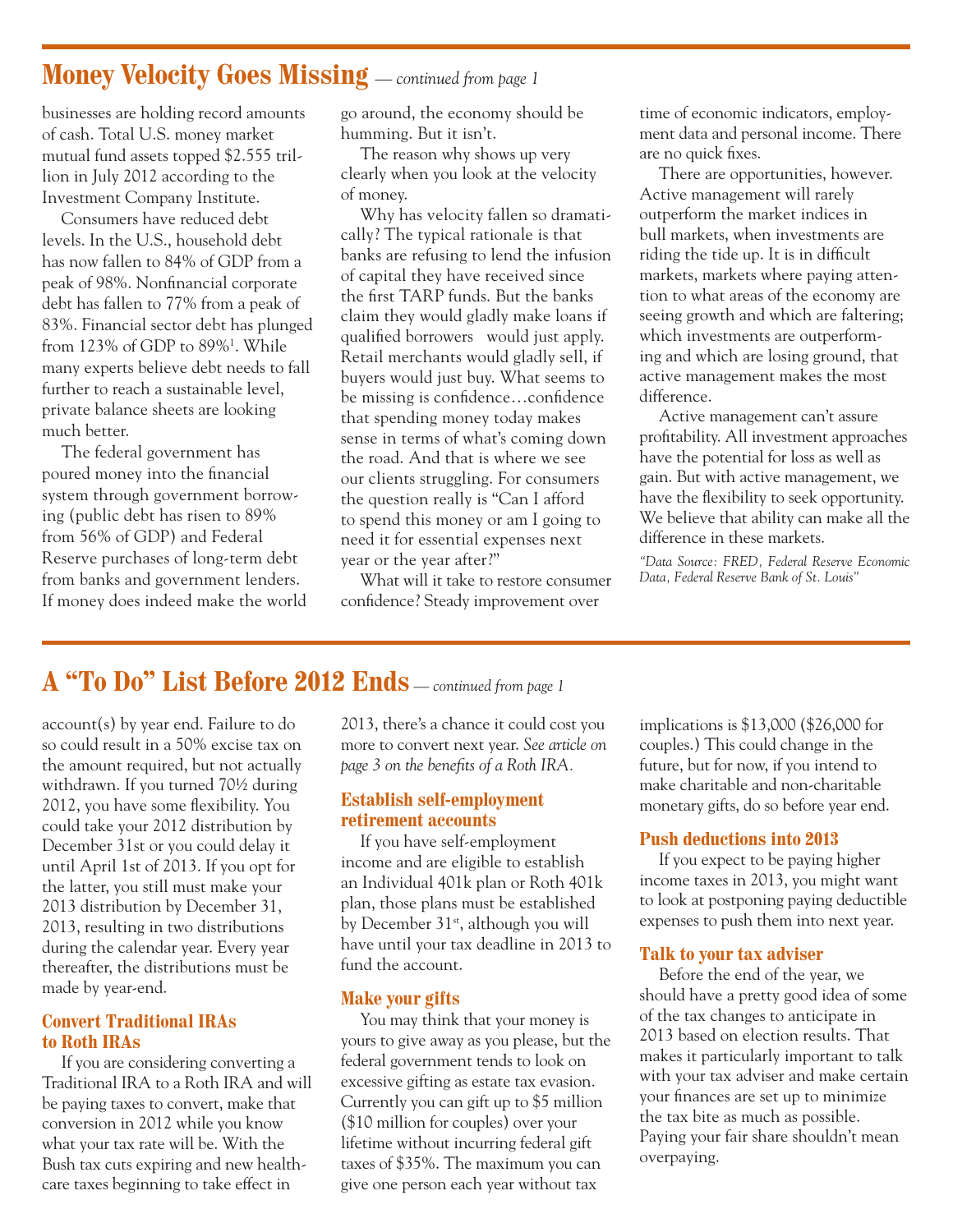## **Credit Card or Debit Card?**

Then it comes to carrying plastic, which is better, a credit card or a debit card?

For individuals who pay off their credit cards in full each month, there are some definite advantages to using credit over debit. The exception… if you are prone to overspending and need the discipline of a debit card to keep your purchases under control.

### **Security Issues**

Debit card thefts can wipe out a cardholder's bank account, and potentially any linked savings account. If your physical card goes missing, you have just two business days after learning of the loss to notify the card issuer in order to limit your losses to just \$50. If you wait longer than 60 days after receiving a checking account statement that shows fraudulent withdrawals – whether from a lost card or use of your debit card numbers – you could be at risk of never recovering that money. Your best protection is to check your debit account activity every couple days and review statements when they arrive.

Credit cards typically offer better security. Most credit cards offer 100%

protection from fraud or theft. You have the ability to dispute a particular charge with your credit card company and to delay paying for a transaction or fees

while the item is in dispute. Many cards also offer insurance to cover damages to charged items in transport, life and disability insurance when airline tickets are purchased with the credit card and even rental car damage insurance.

Man Aubel

### **No Credit Reporting**

Unlike credit cards, banks do not report activity on checking accounts and debit cards to the national credit reporting agencies. As a result, using a debit card will not build a credit history or improve your credit score.

### **Rewards Are Better With Credit**

Debit cards became considerably less profitable for banks when new

regulations went into effect in October of 2011 that cut the fee banks charge merchants to process debit card purchases. As a result, banks are pushing more profitable credit cards through richer rewards.

### **Fees Are Higher With Most Debit Cards**

Lower processing fees have contributed to increases in checking account fees, fees to use debit cards to withdraw cash from ATMs, overdraft protection fees, and individual transaction fees. Minimum balance requirements can also increase the cost of using debit cards.

Credit cards aren't without their own risks, foremost of which are overspending and high interest rates on unpaid balances. Some cards have annual fees, many have fees such as late fees, overlimit fees, balance transfer fees, cash withdrawal fees, card replacement fees, etc. Miss a payment and it will end up on your credit report. You also still need to be alert to fraudulent charges. And not all stores and restaurants accept all credit cards because of the higher processing fees for these cards.

# **Can Spending Money Create Money?**

*Foul cankering rust the hidden treasure frets, But gold that's put to use more gold begets.*

> —William Shakespeare, *Venus and Adonis*, 1593

The multiplier effect is often used<br>to justify the expansion of social<br>programs. For example, according to justify the expansion of social programs. For example, according to Agriculture Secretary Tom Vilsack, food stamps are an "economic stimulus" in that "every dollar of benefits generates \$1.84 in the economy in terms of economic activity."

So here's our challenge to you… work your way through the thought process of the multiplier effect and let us know if it makes sense to you.

\$1 is taken from your paycheck in taxes and given to another individual in the form of food stamps (or borrowed in which case interest must be paid every month, reducing the value of the \$1).

That individual purchases food transferring the \$1 to the store.

The grocer takes the \$1, pays  $50¢$  to the food producer,  $45¢$  to salaries and overhead, and from the remaining 5¢ pays  $2\phi$  in taxes and  $3\phi$  to the shareholders. But it still adds up to \$1, just moved around.

The problem is that somewhere along the line, value has to be created, not just churned if the expenditure of \$1 is to have a 1.85 times effect. In a barter economy you create new value by growing crops or building products from raw materials for which others are willing to trade their goods and labor. In a cash economy, new money comes into existence through debt. Money can be created by governments through debt instruments by issuing bonds, IOU's offered for sale. A bank can loan out a multiple of the amount it has on deposit, thereby creating virtual money. But simply spending money cannot create money.